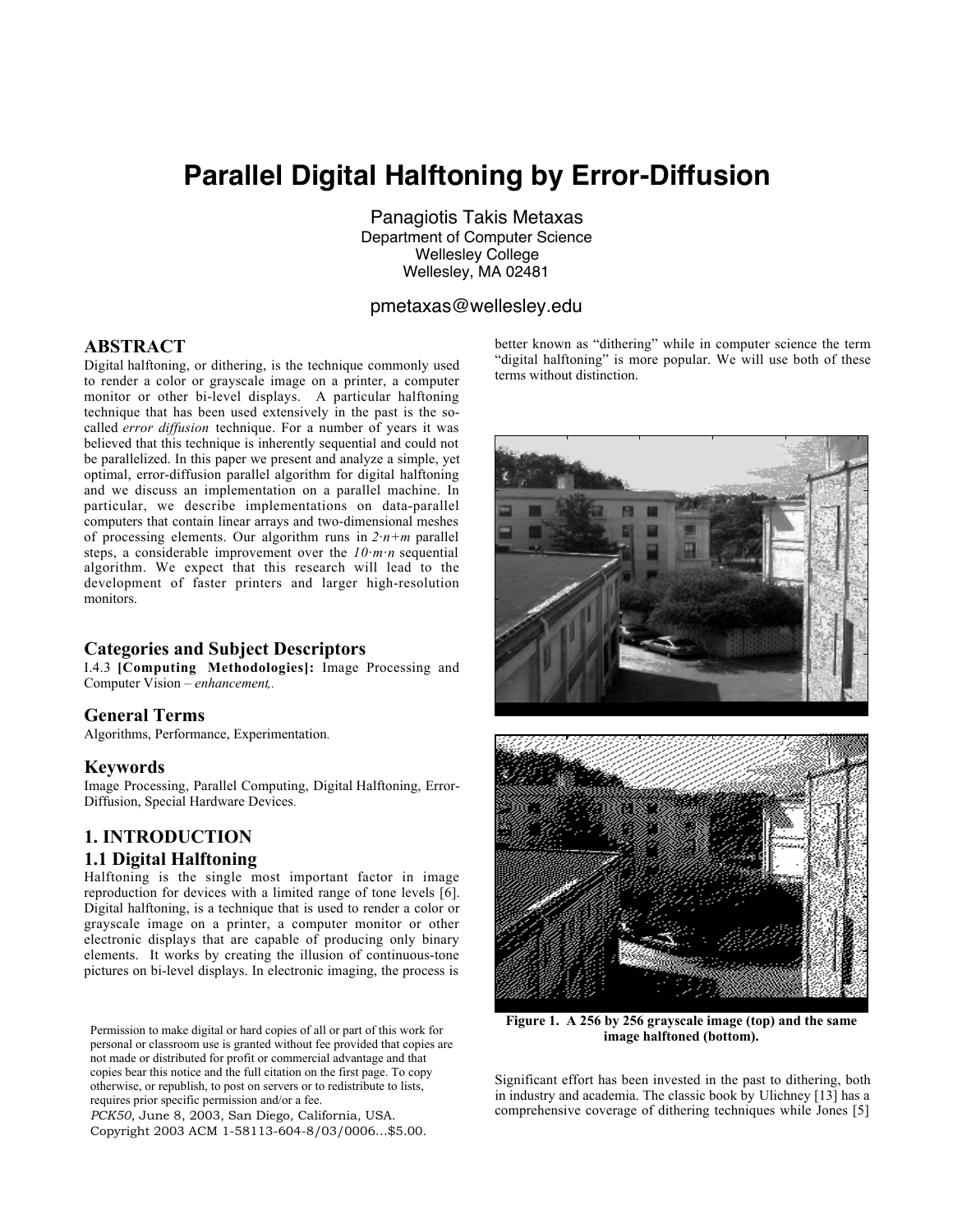describes the extensive efforts of hardware manufacturers to hold patents on dithering because it is considered crucial to printer quality and speed. Figure 1 shows a continuous-tone image and the same image dithered. Seeing from a distance, the dithered image gives the illusion of continuous-tone. Why exactly this works is a subject of human physiology and beyond the scope of this paper, but we can simply say that the eye blurs the details.

It should be noted, however, that both images of Figure 1 are halftoned, since they are printed on paper. Moreover, the file containing the first image is significantly larger than the second file, and thus, dithering has also been used as a compression and low bandwidth transmission technique [9].

When studying color halftoning, one only needs to address the conversion of a grayscale image to binary. The introduction of color in print images is handled through four superimposed halftones, one per print color (cyan, yellow, magenta and black). As a result, dithering a color image is about four times slower than dithering a grayscale image.

There are two major dithering approaches: ordered and errordiffusion. Ordered dithering uses carefully chosen square grids of binary pixels to represent different gray scale ranges. A particular square grid is chosen so that its pattern corresponds to the appropriate gray level. The correspondence is established by its proximity to the average grayscale level. This technique can be parallelized, since each grid is calculated independently of the surrounding ones. The final outcome is likely to contain some characteristic diagonal artifacts which reduce the quality of the final dithered image.



**Figure 2. The Floyd-Steinberg dithering process.**

Error-diffusion is an alternative dithering technique that has emerged as the standard because of its simplicity and quality of output. The error-diffusion algorithm, first proposed by Floyd and Steinberg [3], is schematically shown in Figure 2 and works as follows.

Pixels *J*[n] of the continuous-tone digital image are processes in a linear fashion, left-to-right and top-to-bottom. At every step, the algorithm compares the grayscale value of the current pixel, represented by an integer between 0 and 255, to some threshold value (typically 128). If the grayscale value is greater than the threshold, the pixel is considered black and its output value *I[n]* is set to 1, else it is considered white and *I[n]* is set to 0. The difference between the pixel's original grayscale value and the threshold is considered as *error*. To achieve the effect of continuous-tone illusion without the diagonal visual artifacts, this error is distributed to four neighboring pixels that have not been processed yet, according to the matrix shown graphically in Figure 3, proposed by Floyd and Steinberg [3].

The following pseudocode implements the [3] error-diffusion dithering of an *n* by *m* grayscale image. The boundary conditions are ignored. The notation  $(J[i, j] < 128)$ ? 0 : 1 is the Clike if-then-else shortcut notation.

for i = 1 to n for j = 1 to m I[i,j] = (J[i,j] < 128)? 0 : 1 err = J[i,j] - I[i,j]\*255 J[i+1,j] += err\*(7/16) J[i-1,j+1] += err\*(3/16) J[i,j+1] += err\*(5/16) J[i+1,j+1] += err\*(1/16) end for end for



**Figure 3. Diffusion matrix of distributing error fractions to four neighboring pixels [3].**

A small modification of the above error diffusion matrix was proposed by Fan [2] (Figure 4). The new matrix is believed to improve the quality of the dithered image without increasing the total work (i.e., the total number of operations) done by the algorithm.

|      | error'      | $7/16$ |  |
|------|-------------|--------|--|
| 1/16 | $3/16$ 5/16 |        |  |
|      |             |        |  |
|      |             |        |  |

**Figure 4. Modified error-diffusion matrix of [2].**

Dithering is a very time consuming process, as anyone who has tried to print grayscale or color images on a printer has noticed. In fact, it requires four floating-point multiplication operations and six memory accesses to process each pixel of the image. For an image with dimensions  $\overline{n}$  by  $\overline{m}$  it takes  $10 \cdot \overline{n} \cdot \overline{m}$  such operations, and is therefore computationally quite expensive.

Further, one can improve the visual quality of a halftoned image by diffusing the error onto a larger area. For example, the matrices proposed by Jarvis, Judice and Ninke [4] (Figure 5) and Stucki [11] diffuse the error in the 12 neighboring cells. As a result, these algorithms are even slower, requiring at least *24·n·m* floating point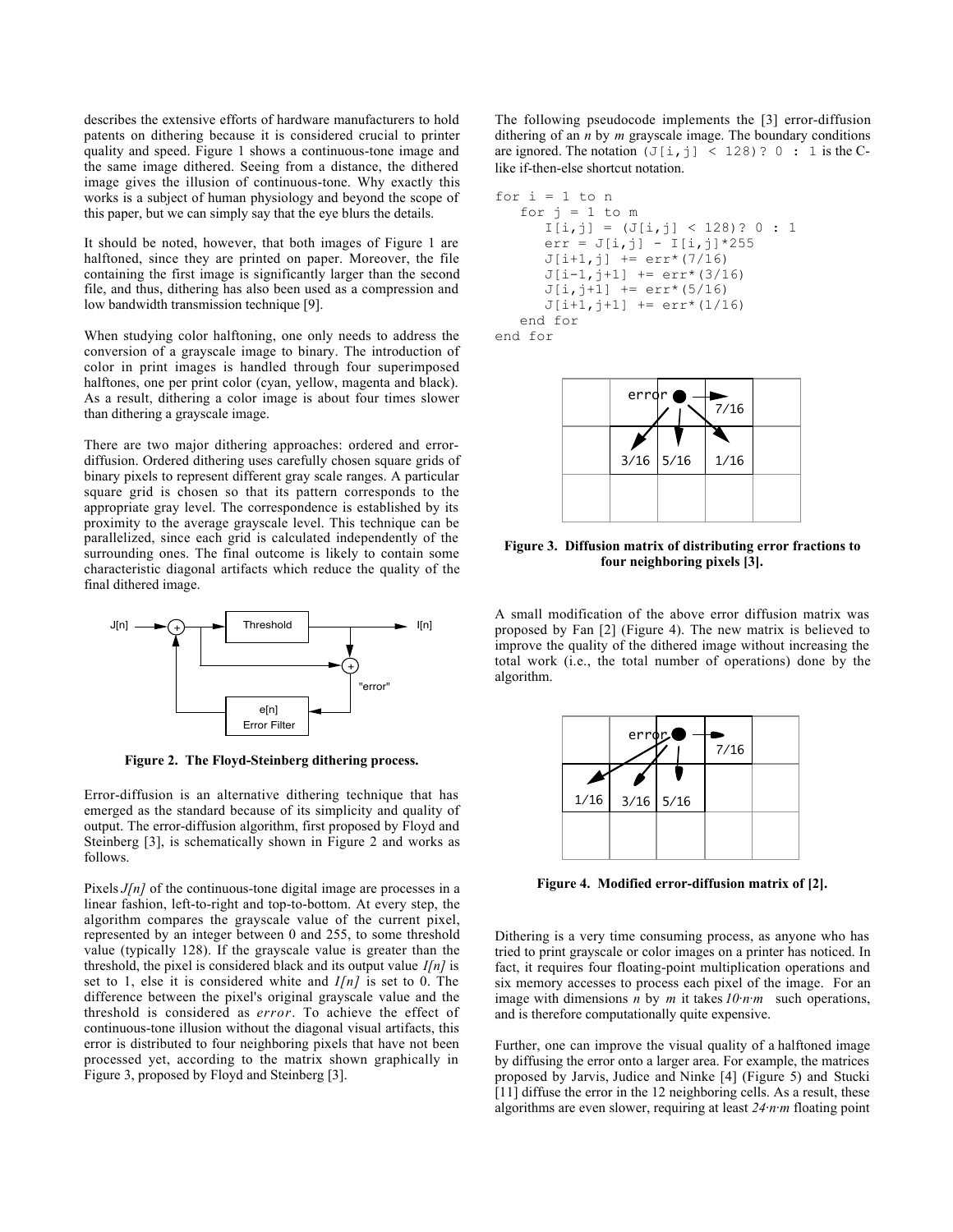and memory access operations. Further, when printing color images, the running time increases by a factor of four.





**Figure 5. Error diffusion matrix proposed by Jarvis, Judice and Ninke [4] (top). The matrix of Stucki [11] (bottom) differs only in the fractions of the diffused error.**

## **1.2 Parallel Halftoning**

Parallelizing the error-diffusion methods can lead to manufacturing faster printers and larger monitors. But it is not straightforward how parallelization would work. Let us first study the dependencies generated by the FS algorithm. Observe that the dithered value of each pixel with coordinates *(i, j)* depends not only on its own initial grayscale value but also on the diffused errors (and therefore the original grayscale values) of *all* the pixels  $(x, y)$  in the trapezoidal area defined by the following expression (Figure 6)

$$
(x, y)
$$
 s.t.,  $1 \le x \le i$ ,  $1 \le y \le 2j + 1$ 



For a number of years it was believed that error diffusion algorithms, in the spirit of [3], cannot be parallelized. In fact, Knuth [7] states that "[the Floyd-Steinberg algorithm] is an inherently serial method; the value of [the pixel in the right lower corner of the image] depends on all *m·n* entries of [the input]". Similar statements, but without justification appear also in [14,15,10].

However, the above argument is not valid, unless one restricts parallelism to the simultaneous processing of all pixels by an equal number of processors. In practice, however, rarely this is the case. Typically, in image processing, large images are split into horizontal or vertical strips. These strips are processed by a small number of communicating processors. Parallelization is achieved when some processing can be overlapped. Let us explain our point with an example. Consider the well-known operation *prefix sum*. The prefix sum of an array *A[1..n]* produces another array *B[1..n]*, such that, for each *i,*

$$
B[i] = A[1] + ... + A[i].
$$

Even though the last element of *A[n]* depends on all the previous ones, the prefix sum of the whole array can be calculated very fast in parallel — in fact, in *logarithmic* parallel time [1]. The data dependency simply means that the calculation of the last element cannot be completed before the calculation of the elements it depends upon. However, this does not imply an inherently serial method, because calculations of partial results can be scheduled to overlap. Indeed, our parallelization is based on the following scheduling invariant.

**Scheduling Invariant** *I*: *Schedule the pixels of the image for dithering so that a pixel is processed only* after *all the pixels it is dependent upon have been processed.*

Apparently, maintaining this invariant guarantees correctly computed error-diffusion dithering. There are several implementations of this scheduling invariant. In the next section we describe some of the simpler ones. However, the naive way of processing a diagonal *d* of pixels simultaneously (as in Figure 7) does not maintain the invariant *I*. The reason is that the value of the lower left pixel of *d* depends on all of the pixels on the diagonal *d*. Therefore, it is not be possible to process all of the pixels of the diagonal simultaneously. For similar reasons, processing simultaneously the pixels of rows or columns of the image does not maintain the invariant.



**Figure 7. The straightforward processing diagonals of pixels simultaneously does not maintain the scheduling invariant.**

**Figure 6. Data dependency for the** *(i, j)***-th pixel.**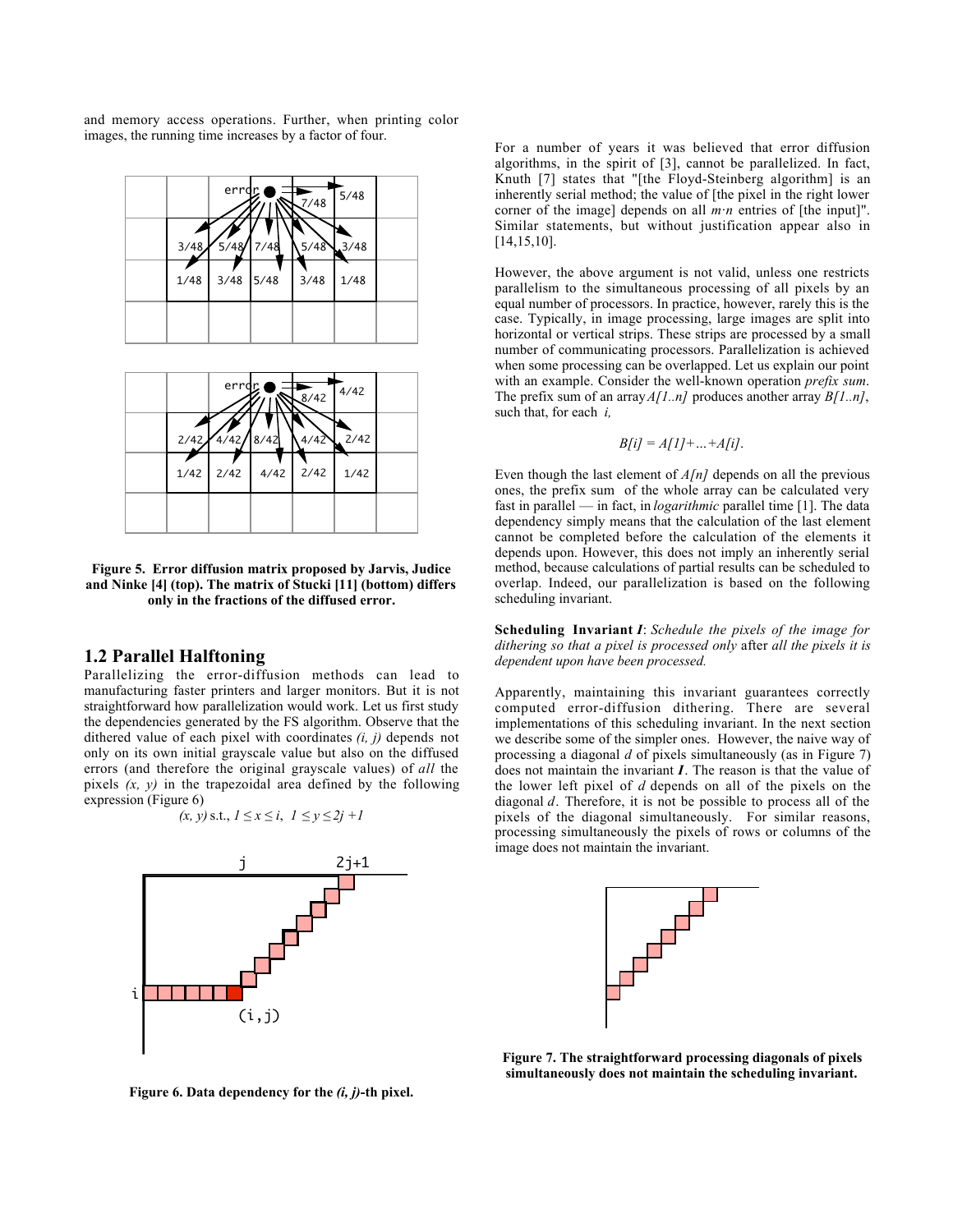In this paper we give a parallel algorithm that can achieve the same effects and visual quality, but much faster than the sequential implementation of [3]. Our algorithm, *parallel errordiffusion dithering* is described in the next section. Using a linear array of *P* processors we show how to dither an image  $O(P)$  times faster than the sequential error-diffusion dithering techniques. In that respect, our algorithm is (asymptotically) *optimal*. Implementation results show that the predicted theoretical performance can be achieved. Moreover, its simplicity guarantees that increased performance can be enhanced if the algorithm is implemented in hardware. In section 3 we show how to implement the algorithm on parallel computers that contain linear arrays or 2-D arrays of processing elements.

# **2. THE PARALLEL ERROR-DIFFUSION DITHERING ALGORITHM 2.1 Optimal Scheduling**

We now show how to dither in parallel using error-diffusion an image composed of *n* rows by *m* columns of pixels on a linear array of *P* processors. We consider first the parallelization of [3]. In a later section we show how to deal with the parallelization of the [2] matrix.

The FS dithering matrix means that some pixel *(i,j)* directly depends on pixels *(i-1, j), (i-1,j-1), (i, j-1)* and *(i+1, j-1)*. Therefore, a scheduling obeys the invariant  $I$  if and only if the processing time *T(i,j)* for every pixel *(i,j)* is

$$
T(i,j) > max\{T(i-1,j), T(i-1,j-1), T(i,j-1), T(i+1,j-1)\}
$$
 (1)

The optimal scheduling, therefore, is given by the equation:

$$
T(i,j) = 1 + \max\{T(i-1,j), T(i-1,j-1), T(i,j-1), T(i+1,j-1)\} \quad (2)
$$

Pixels can be scheduled for dithering at processing times that follow the pattern in Figure 8, which obeys the invariant *I*. Whenever two pixels have equal scheduling times they can be processed simultaneously. Dividing the image in timeindependent diagonal slices as shown in Figure 8 implements the optimal schedule.



**Figure 8. Optimal schedule for each pixel and image slices processed by each processor.**

Consider a linear array of *P* communicating processing elements. Each such processing element (PE) has input/output capability and can communicate directly with its left and right neighbors. The first and last processors may have only one neighbor each or may be connected to each other. To achieve the optimal scheduling, slices of image pixels are being "fed" into the processor array in a slanted fashion, as shown in the Figure 9.



**Figure 9. Direction of pixel movement through the processor array (top). Snapshot of the algorithm at the 8th step (bottom).**

The optimal algorithm operates as follows: Let  $k = \frac{\left(\frac{n-1}{3}\right)^2}{2}$ where  $n$  is the number of rows of the image. The three upper leftmost pixels are processed and their dithering errors are calculated by the *k*-th processor in the linear array, called the *starting processor*. After these three steps, the *k*-th processor sends the appropriate fractions of the errors to its two neighbors, processors  $p_{k-1}$  and  $p_{k+1}$ . It then continues processing the 2nd, 3rd and 4th pixel of the second row of the input matrix. In the meantime, processors  $p_{k-1}$  and  $p_{k+1}$  are activated and can proceed with the calculations of their own image slices. Figure 10 depicts a graphic representation of the image after the first third of the halftoning process.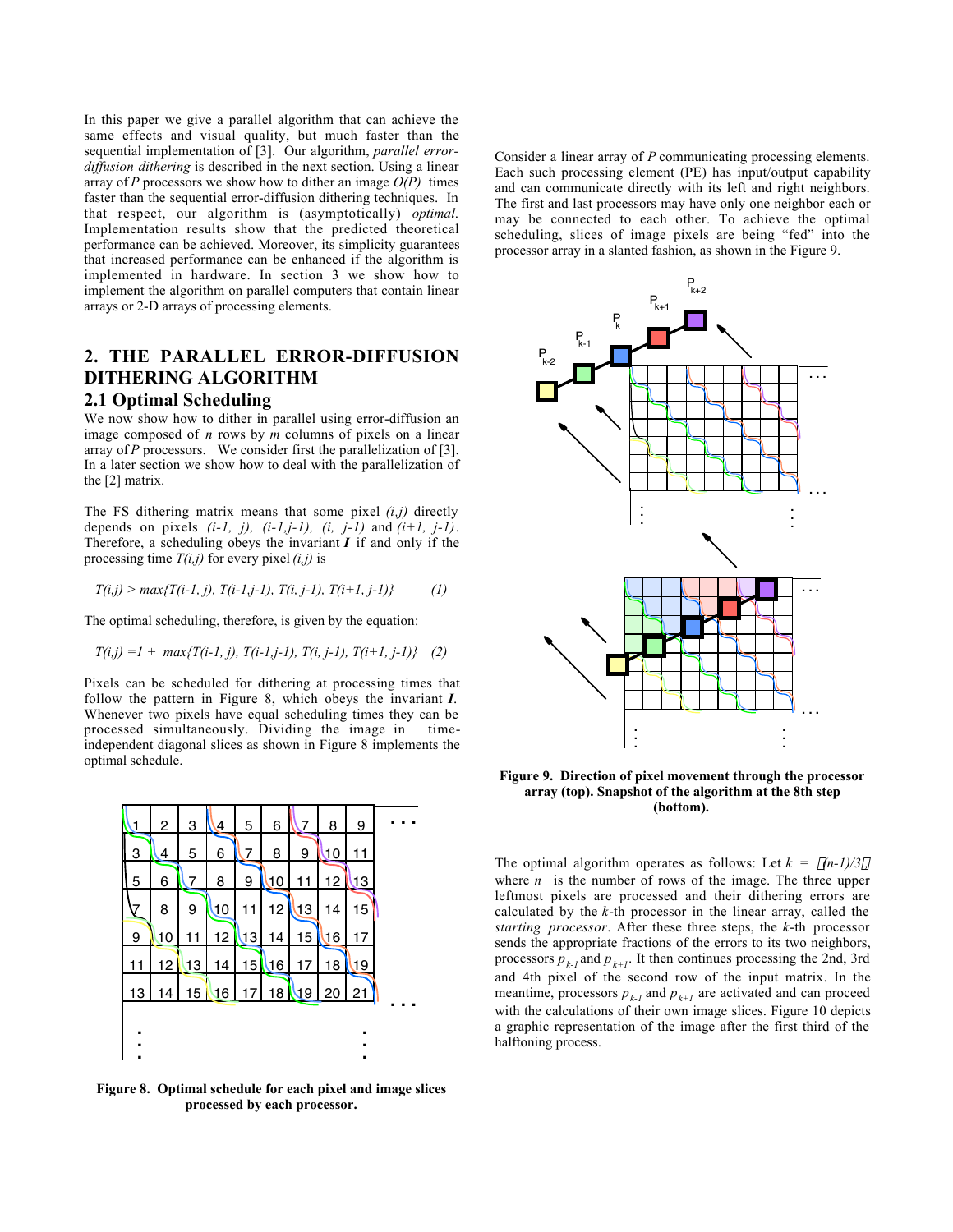

**Figure 10. A snapshot of the algorithm dithering image of Figure 1. The upper left corner of the image has been dithered, while the remaining image continues to being fed into the processor array.**

The main implementation difficulty is to have each processor  $p_i$ in the linear array know, at some time step*,* which pixel to process and where to send the resulting error fractions. As we mentioned, the starting processor initiates the image dithering by processing the three upper-leftmost pixels. We call the processing of three consecutive pixels in the image a *superstep*.

A simple counting argument shows that processor  $p_{k+\alpha}$  to the right of  $p_k$  at time  $\tau \ge 2\alpha + 1$  is ready to process pixels  $(\tau, 3\alpha+\tau)$ ,  $(\tau, 3\alpha+\tau+1)$  and  $(\tau, 3\alpha+\tau+2)$ .

Processor  $p_{k-\alpha}$  to the left of  $p_k$  at time  $\tau \ge 2\alpha - 1$  processes pixels

 $(2\alpha+\tau, -\alpha+\tau)$ ,  $(2\alpha+\tau, -\alpha+\tau+1)$  and  $(2\alpha+\tau, -\alpha+\tau+2)$ . Of course a pixel *(i,j)* is only processed if  $1 \le i \le n$ , and  $1 \le j \le m$ , else it is ignored.

Implementing these steps can be further simplified. Below, by  $y++$  (respectively, *y*--) we denote the C-like operation of incrementing (respectively, decrementing) after using variable *y*.

> Processor  $p_{k+\alpha}$  wakes up at time  $\alpha+1$  and initializes variables  $x = 1$  and  $y = 3\alpha + 1$ . It then processes pixels with coordinates  $(x, y++)$ ,  $(x, y++)$ ,  $(x++, y--)$  until all

of the image has been processed.

Processor  $p_{k-\alpha}$  wakes up at time  $2\alpha-1$  and initializes variables  $x = 3\alpha - 1$  and  $y = -1$ . Then, it processes the

three pixels  $(x, y++)$ ,  $(x, y++)$ ,  $(x++)$ ,  $(x++)$ ,  $(y-)$  until all of the image has been processed.

The whole process can be captured in the following code fraction:

```
/* Error-Diffusion Dithering of a */
```

```
/* grayscale image with dimensions n by m */
```

```
/* Without loss of generality assume n < m */
```

```
/* starting processor has procID == k */
k = \text{ceil}((n-1)/3);
/* initialization */
alpha = procID - k;/* alpha < 0 for proc's to the left of starting
proc */
/* alpha > 0 for proc's on the right of starting
proc */
x = alpha + 1;y = 2 * alpha + 1;/* processing */
for (t=1; t < 2*n+m; t++){
    if valid_pixel(x, y) process_pixel(x, y++);
    if valid_pixel(x, y) process_pixel(x, y++);
   if valid pixel(x,y) process pixel(x++), y--);
}
```
Procedure valid\_pixel(x, y) checks to see if  $1 \le x \le n$  and *1 ≤ y ≤ m*. Procedure process\_pixel(x, y) calculates the dithered value of the pixel and the error from dithering, and sends the appropriate portions of the error to the two neighboring processors.

## **2.2. Analysis**

Given a large enough group of processors *P*, the running time of the algorithm is  $T(n, m) = 2n + m$ , which is the time that the lower right pixels is processed. The running time is asymptotically smaller than  $10 \cdot n \cdot m$  that the sequential algorithm requires. Note that the halftoning quality is not affected by processing columnwise, so when  $n > m$ , the running time is  $2m + n$ .

In existing parallel systems, communication is generally several times more expensive than computation. Depending on the communication-to-computation ratio of the particular system used, it may be worth assigning a wider slanted area to each processor.

|    | 1  | $\overline{c}$ | 3               | 4     |          | 5  |    | 6               | 7 |    |    | 8  |    | 9        |  |  |
|----|----|----------------|-----------------|-------|----------|----|----|-----------------|---|----|----|----|----|----------|--|--|
|    | 4  | 5              | 6               | 7     |          | 8  |    | 9               |   | 10 |    | 11 |    | 12<br>15 |  |  |
|    | 7  | 8              | 9               | 10    | 11<br>14 |    |    | 12              |   | 13 | 14 |    |    |          |  |  |
|    | 10 | 11             | 12              | 13    |          |    |    | 15              |   | 16 |    | 17 |    | 18       |  |  |
|    | 13 | 14             | 15              | 16    |          | 17 |    | 18              |   | 19 |    | 20 |    | 21       |  |  |
|    | 16 | 17             | 18              | 19    |          | 20 |    | $\overline{21}$ |   | 22 |    | 23 |    | 24       |  |  |
| 19 |    | 20             | $\overline{21}$ | 22 23 |          |    | 24 |                 |   | 25 |    | 26 | 27 |          |  |  |
|    |    |                |                 |       |          |    |    |                 |   |    |    |    |    |          |  |  |
|    |    |                |                 |       |          |    |    |                 |   |    |    |    |    |          |  |  |
|    | ٠  |                |                 |       |          |    |    |                 |   |    |    |    |    |          |  |  |

**Figure 11. Dithering scheduling times for Fan's modified matrix. For [2] as well as [4] and [11], a decreased dithering slope is needed to maintain the scheduling invariant** *I***.**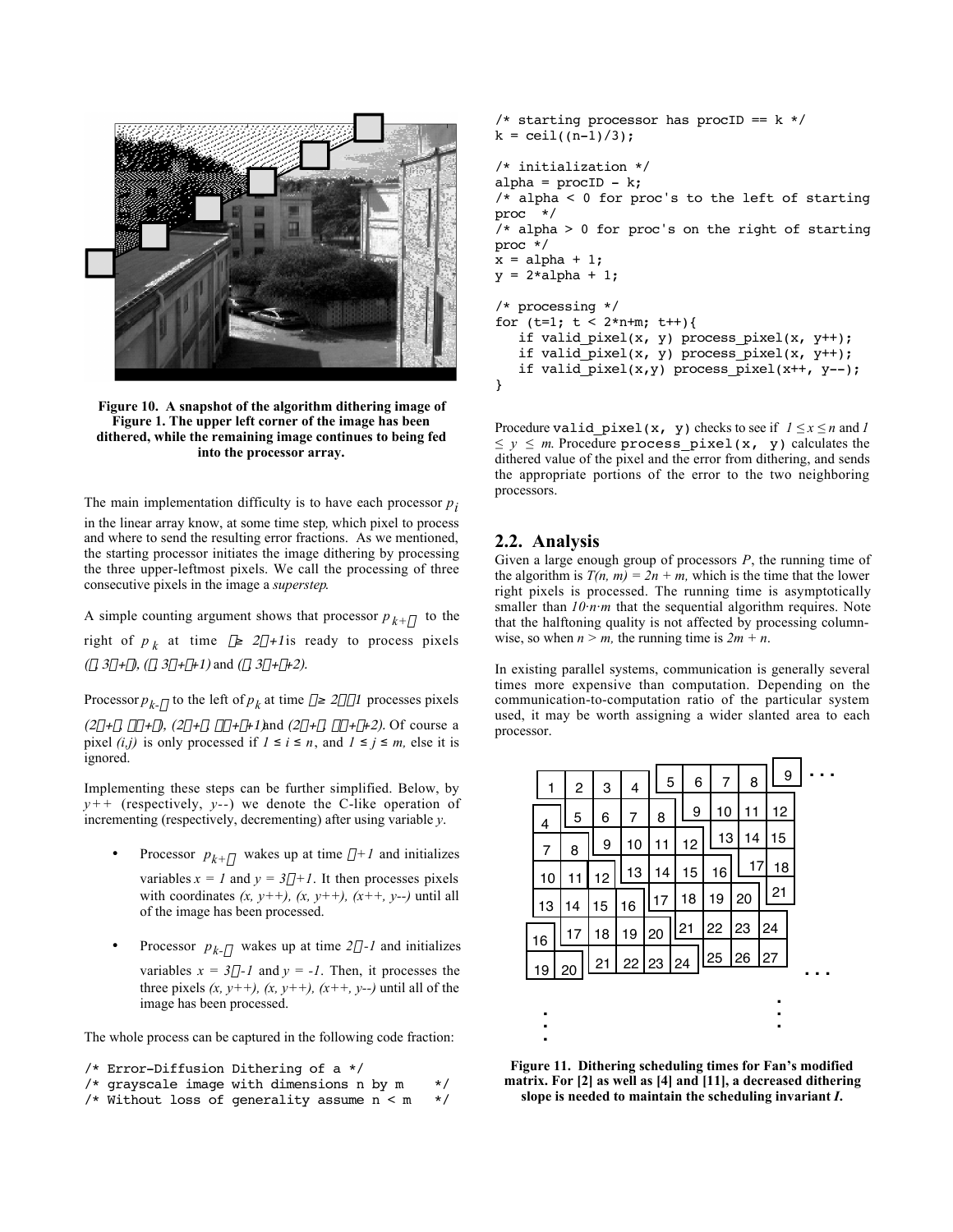For  $P \ge \frac{f(n+m)}{3}$  each processor evaluates at most  $3n$  pixels, where *n* is the number of rows in the image. If  $P \leq \frac{\lceil (n+m)/3 \rceil}{2}$ the image is divided in  $(n+m)/P$  wider slanted areas.

Fan's error-dithering modification requires that the width of the image slice be at least 4. To see that, observe that, since Fan's matrix sends part of the dithering error to the pixel at distance 2 to its lower left, this pixel is not ready for dithering until after the current processing step. Therefore, the scheduling steps have to be modified as in Figure 11.

# **3. IMPLEMENTATION**

## **3.1. Platform Description**

In our parallel implementations we used a linear array and a twodimensional array of processing elements (PE's). In the linear array, each PE is has input/output capability and can communicate directly with its left and right neighbors. The first and last processors may have only one neighbor each or may be connected to each other. A generalization of the linear array architecture is the two-dimensional array (mesh). In this model, each processing element is connected to and communicates with four neighboring PE's (typically called N, E, S, and W).

These two architectures, and in particular the linear array, can be found embedded on every existing general-purpose parallel machine and can also be constructed from scratch by connecting processor/memory chips. Leighton's classic book [8] has an excellent coverage on embedding linear arrays on a variety of interconnection architectures, including multidimensional arrays, hypercubes, trees, mesh-of-trees, etc.

We now briefly describe the MasPar parallel computer we used in our implementations. A MasPar system consists of four sections (Figure 12): The Processor Element (PE) Array, the Array Control Unit (ACU), the UNIX front-end subsystem and a high-speed I/O subsystem.

The PE array forms the computational core of the MasPar system and includes 1K, 2K, 4K, 8K or 16K PEs operating in parallel. Each PE is a custom designed register-based RISC Processor with 64KB of dedicated data-memory and forty 32-bit registers. A fully configured MasPar MP-1 has a peak performance of 26K MIPS (million instructions per second) and 1.2G single-precision FLOPS (floating-point operations per second), while a fully configured MP-2 with the second-generation, faster, PE chips raises this performance to 68K MIPS and 6.3G single-precision FLOPS. Data is transferred to and from the processors via the router at up to 1 GByte/sec to an external memory buffer. The MasPar Disk Array (MPDA) provides up to 528 GBytes of formatted capacity as a true UNIX file system at up to 200 MBytes/sec.

The native language of a MasPar is MPL, a data-parallel extension of C. The main data-type difference of MPL with C is the addition plural variables. A plural variable has many copies, one on each PE. All copies can be accessed in a single parallel step. Singular variables are residing onto the ACU.



**Figure 12. Simplified diagram of the MasPar architecture. The high-speed I/O subsystem (not shown here) would be connected to the global router.**

Each PE communicates with other PEs in two ways: With their 8 direct neighbors (N, NE, E, SE, S, SW, W, NW) via a direct data link called the X-Net (Figure 13), and with a random PE via a 2 stage butterfly router. The first type of communication is about 16 times faster than the second, and is the one we have used in this paper. The X-Net is defined for every PE, so MasPar's Architecture is effectively a torus.



**Figure 13. The 8 direct X-Net communications.**

The X-Net makes it possible to use a MasPar with  $N^2$  PEs in several ways, two of which are of special interest in this paper: as a linear array of up to  $N^2$  PEs, and as a 2-D array of *N* by  $\hat{N}$  PEs.

We should point out that, one of the advantages of using simple processor structures like linear arrays and meshes is their *scalability*. One can add easily PE's in the interconnecting bus that increase the dithering power of the machine without redesigning or replacing the remaining circuitry or the software. Moreover, one can remove and replace defective PE's from the processor array at a minimum cost. Finally, our algorithm enables *fault-tolerance*, in the sense that allows the machine to work in the presence of faulty processors by employing standard techniques that will ignore and skip over the faulty processors.

### **3.2. Results**

The communication mechanisms of the MasPar vary considerably in performance. Given that the calculations performed at every pixel are short compared to the I/O communication time, we decided to use the whole machine as a buffer holding the image. After preloading the image, however, we activate for processing a small subset of no more than 32 PE's that behaves as a linear array.